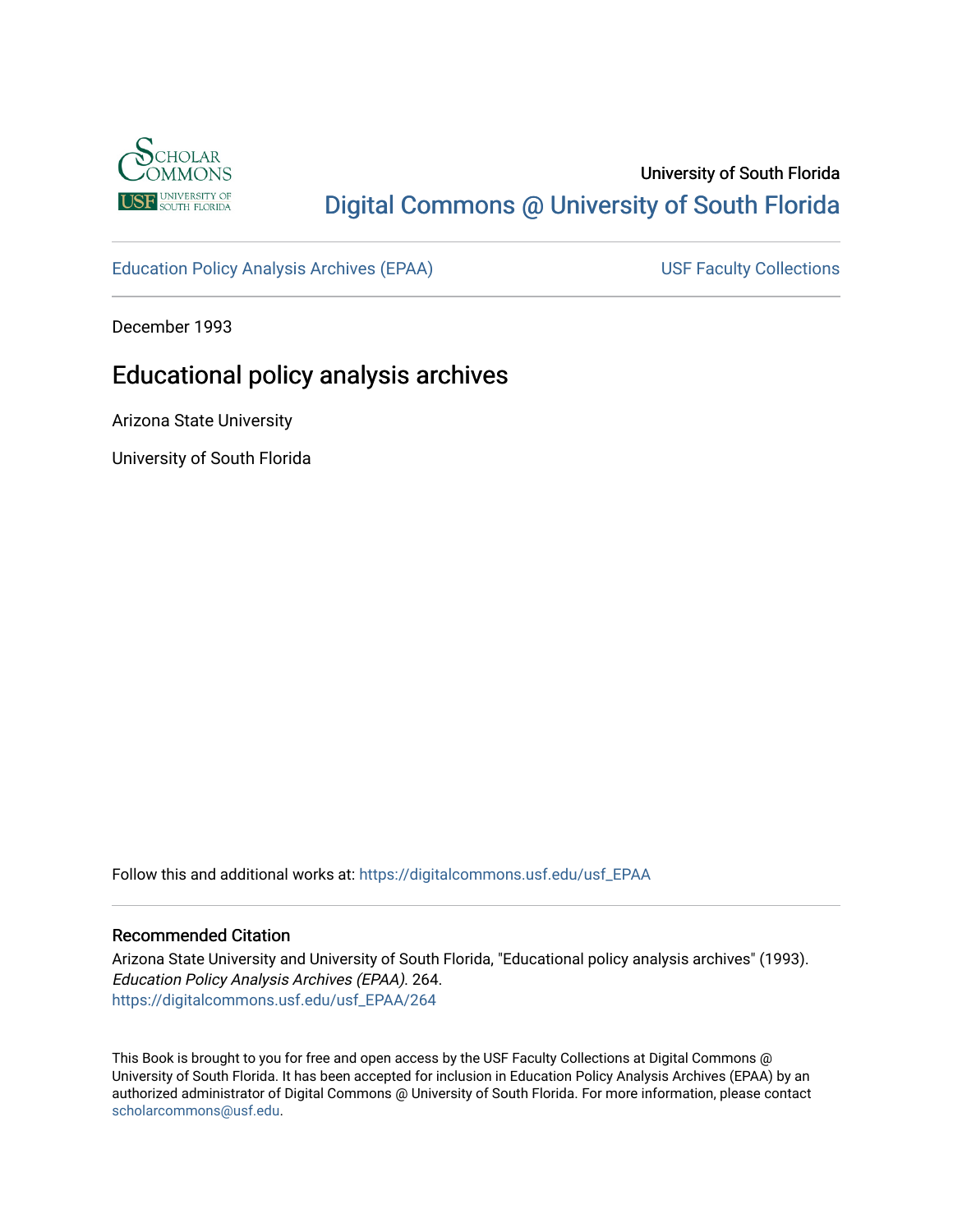# **Education Policy Analysis Archives**

#### **Volume 1 Number 15 December 23, 1993 ISSN 1068-2341**

A peer-reviewed scholarly electronic journal.

Editor: Gene V Glass, Glass@ASU.EDU. College of Education, Arizona State University,Tempe AZ 85287-2411

Copyright 1993, the EDUCATION POLICY ANALYSIS ARCHIVES.Permission is hereby granted to copy any article provided that EDUCATION POLICY ANALYSIS ARCHIVES is credited and copies are not sold.

#### **A Reply to Mr. Hodas**

#### **David H. Monk Cornell University**

#### **Abstract:**

David Monk offers arguments in rebuttal of the article by Steven Hodas (Problems with the Production Function Model in Education) which was published in this journal as Issue 12 of Volume 1.

I feel compelled to respond to Steven Hodas's intemperate outburst about the education production function because it spreads misinformation and distorts my view of what the production function formulation offers students as well as practitioners of education policy (see Hodas, 1993 reacting to Monk, 1992). Mr. Hodas raises three issues; I respond to each in turn.

First, there is the suggestion that a production function formulation is inherently imbued with authoritarian effects on education decision making. This is nonsense. A production function is quite simply a summary of whatever regularities can be associated with a production process. It is nothing more and nothing less.

Production functions do not prescribe regularities; rather, they describe them. The fundamental empirical question that most production function analyses attempt to answer is focused around the nature and extent of the regularities that can be discerned. The answer to this question might point in decidedly nonauthoritarian directions for policy. For example, in an education context, we might find that what succeeds dependably for a wide range of students under a wide range of circumstances is a highly decentralized decision making structure where considerable emphasis is placed on collegial consensus building. Indeed, some recent productivity research in education is pointing in precisely this direction (e.g., Bryk and Driscoll, 1988).

Second, Mr. Hodas seems to think of the education production function as an immutable set of relationships that is handed down from a great external power. Again, this is nonsense. Production functions themselves are the outcomes of production processes. How we go about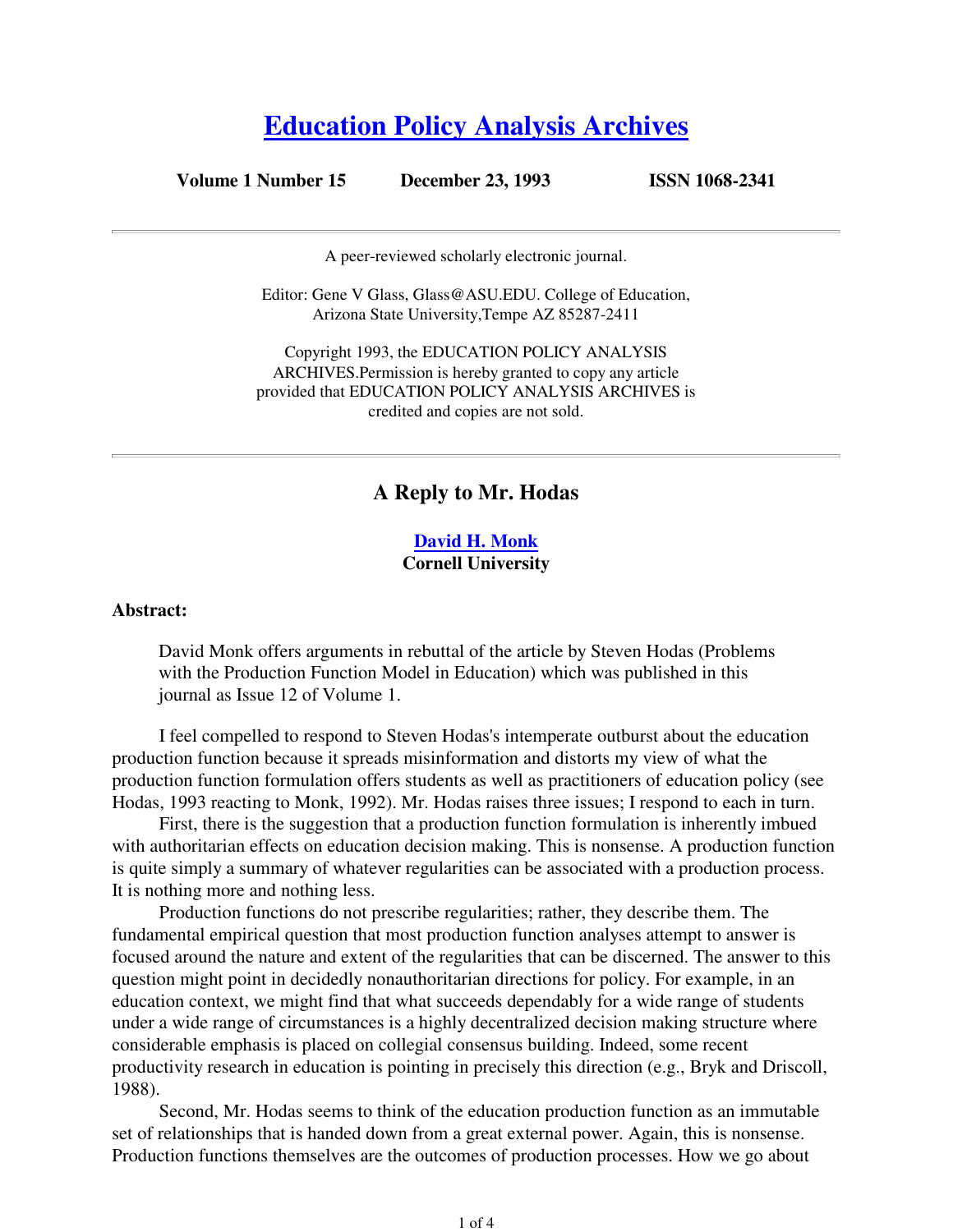transforming resources into educational outcomes is not fixed. Students can be taught how to learn in different ways. Moreover, our knowledge of technology evolves.

If there are morally acceptable means of learning that are more efficient than others, are there not compelling reasons for moving in the direction of greater efficiency? The answer has to be, "yes." It is, after all, better to be moral and efficient than moral and inefficient. Are these reasons, however compelling, in and of themselves decisive? The answer is, "No." A production function inspired research program does not hold up efficiency as the sole criterion by which to judge a social policy. Much more is at stake, and only a utilitarian zealot would suggest otherwise.

If efficiency is a relevant social concern, and if production function research attempts to offer insight into what contributes to efficient operation, perhaps Mr. Hodas's fear about production function analysts abetting growth in unwarranted authoritarianism has merit. But for this argument to work we must blur the distinction between the tool and the use to which the tool is put. Can the production function tool be put to nefarious use? Of course. Indeed, one of the more serious public policy problems in education today involves educators claiming to know more about the properties of the education production function than the actual research base warrants. Here is where authoritarianism can flourish under false pretense with potentially disastrous results. However, unlike Mr. Hodas, I do not single out administrators as the sole culprits here. It is sad to say that there are some teachers as well as some administrators who make unwarranted use of production function research to justify questionable and even regrettable practice.

But does it follow from this that those who do production function research are responsible for the misuses to which the tool might be put? Or, does it follow that the approach ought to be abandoned, if not outlawed, for the same reason? For these conclusions to follow, I would need to be convinced that the misuses are unavoidable and that the magnitude of the resulting harms in some real sense overshadow the potential benefits the approach offers. Mr. Hodas slides over these points and leaves me unconvinced.

Third, Mr. Hodas seems to believe that it is evil to attempt to discern regularities in educational phenomena. He assures us that, "Learning is . . . a messy, tumultuous human process with all the shocks that flesh is heir to." He goes on to note that "(learning) is fantastically complex, multivariate, and in a real sense irreducible." Certainly, learning is complex, fantastic or not. Certainly, it can be messy and tumultuous. But how does it follow that we dare not attempt to identify regularities?

There is nothing evil about searching for whatever regularities can be found within educational phenomena; indeed, there are real benefits to be had. Modern production function studies in education are built upon past efforts. The production function studies being conducted today are very different and much improved compared with their predecessors. The quality of data on both the process and outcome side has improved dramatically. There have also been important theoretical developments that offer better guidance about what to look at and when. And, there have been impressive advances in the use of alternative investigative strategies, including experimental designs. I discuss all of this in considerable detail in my original article. I also devote the latter portion of that article to my vision of what enlightened production function research offers for the future. Mr. Hodas prefers to focus on the kind of research that was conducted 30 years ago. I think this is misleading and I hope readers will balance his assessment with where this research is today and where it is heading in the future.

#### **References**

Bryk, A.S. and Driscoll, M.E. (1988). The School As Community: Theoretical Foundations, Contextual Influences, and Consequences for Students and Teachers. Madison, WI.: National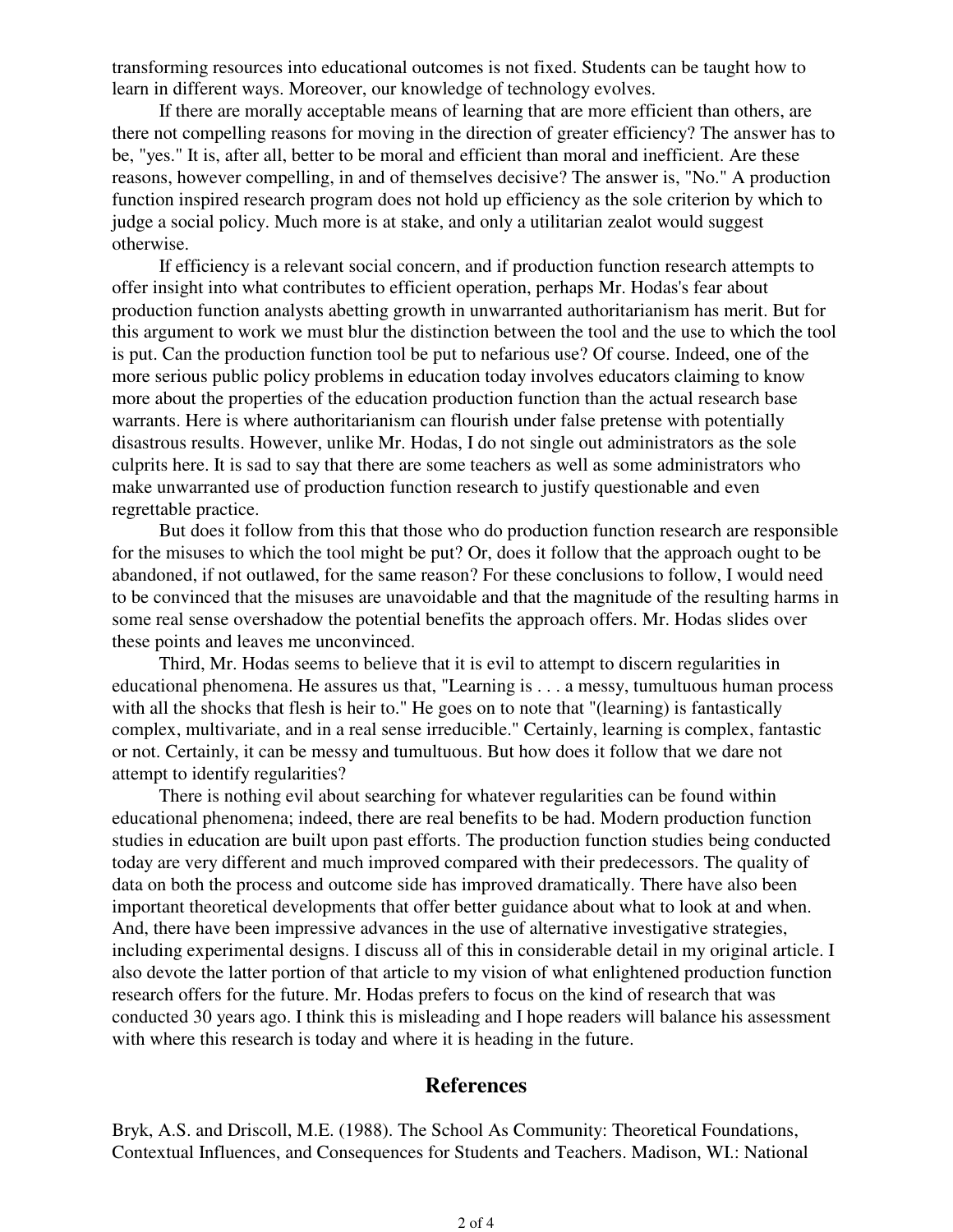Center on Effective Secondary Schools.

Hodas, Steven (1993). "Is Water an Input to a Fish? Problems with the Production-Function Model in Education," *Education Policy Analysis Archives* 1,12.

Monk, David H. (1992). "Education Productivity Research: An Update and Assessment of its Role in Education Finance Reform," *Educational Evaluation and Policy Analysis*, 14,4: 307- 332.

### **About the Author**

**David H. Monk Professor and Chair Department of Education Cornell University, Ithaca, NY 14853, U.S.A.**

**Phone: (607) 255-2207 Fax: (607) 255-7905**

**Email: dhm1@cornell.edu**

**Home Page: http://www.cals.cornell.edu:80/cals/dept/education/Monk.html**

#### **Copyright 1993 by the** *Education Policy Analysis Archives*

*EPAA* can be accessed either by visiting one of its several archived forms or by subscribing to the LISTSERV known as EPAA at LISTSERV@asu.edu. (To subscribe, send an email letter to LISTSERV@asu.edu whose sole contents are SUB EPAA your-name.) As articles are published by the *Archives*, they are sent immediately to the EPAA subscribers and simultaneously archived in three forms. Articles are archived on *EPAA* as individual files under the name of the author and the Volume and article number. For example, the article by Stephen Kemmis in Volume 1, Number 1 of the *Archives* can be retrieved by sending an e-mail letter to LISTSERV@asu.edu and making the single line in the letter read GET KEMMIS V1N1 F=MAIL. For a table of contents of the entire ARCHIVES, send the following e-mail message to LISTSERV@asu.edu: INDEX EPAA F=MAIL, that is, send an e-mail letter and make its single line read INDEX EPAA F=MAIL.

The World Wide Web address for the *Education Policy Analysis Archives* is http://olam.ed.asu.edu/epaa

*Education Policy Analysis Archives* are "gophered" at olam.ed.asu.edu

To receive a publication guide for submitting articles, see the *EPAA* World Wide Web site or send an e-mail letter to LISTSERV@asu.edu and include the single line GET EPAA PUBGUIDE F=MAIL. It will be sent to you by return e-mail. General questions about appropriateness of topics or particular articles may be addressed to the Editor, Gene V Glass, Glass@asu.edu or reach him at College of Education, Arizona State University, Tempe, AZ 85287-2411. (602-965-2692)

#### **Editorial Board**

John Covaleskie Syracuse University<br>Syracuse University